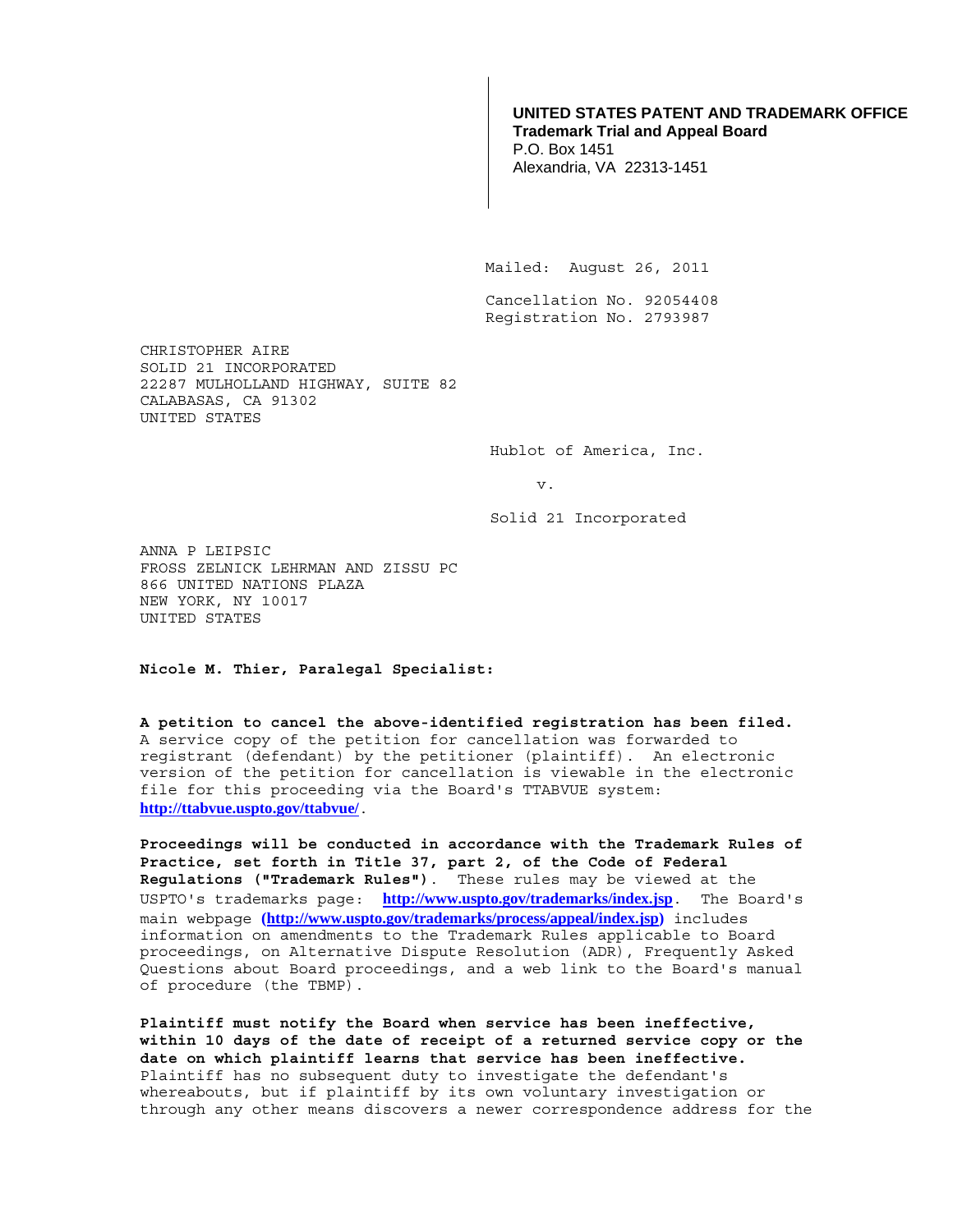defendant, then such address must be provided to the Board. Likewise, if by voluntary investigation or other means the plaintiff discovers information indicating that a different party may have an interest in defending the case, such information must be provided to the Board. The Board will then effect service, by publication in the Official Gazette if necessary. *See* Trademark Rule 2.118. In circumstances involving ineffective service or return of defendant's copy of the Board's institution order, the Board may issue an order noting the proper defendant and address to be used for serving that party.

**Defendant's ANSWER IS DUE FORTY DAYS after the mailing date of this order.** (*See* Patent and Trademark Rule 1.7 for expiration of this or any deadline falling on a Saturday, Sunday or federal holiday.) **Other deadlines the parties must docket or calendar are either set forth below (if you are reading a mailed paper copy of this order) or are included in the electronic copy of this institution order viewable in the Board's TTABVUE system at the following web address: http://ttabvue.uspto.gov/ttabvue/**.

Defendant's answer and any other filing made by any party must include proof of service. *See* Trademark Rule 2.119. **If they agree to, the parties may utilize electronic means, e.g., e-mail or fax, during the proceeding for forwarding of service copies.** *See* Trademark Rule  $2.119(b)(6)$ .

The parties also are referred in particular to Trademark Rule 2.126, which pertains to the form of submissions. **Paper submissions, including but not limited to exhibits and transcripts of depositions, not filed in accordance with Trademark Rule 2.126 may not be given consideration or entered into the case file.**

| Time to Answer                          | 10/5/2011  |
|-----------------------------------------|------------|
| Deadline for Discovery Conference       | 11/4/2011  |
| Discovery Opens                         | 11/4/2011  |
| Initial Disclosures Due                 | 12/4/2011  |
| Expert Disclosures Due                  | 4/2/2012   |
| Discovery Closes                        | 5/2/2012   |
| Plaintiff's Pretrial Disclosures        | 6/16/2012  |
| Plaintiff's 30-day Trial Period Ends    | 7/31/2012  |
| Defendant's Pretrial Disclosures        | 8/15/2012  |
| Defendant's 30-day Trial Period Ends    | 9/29/2012  |
| Plaintiff's Rebuttal Disclosures        | 10/14/2012 |
| Plaintiff's 15-day Rebuttal Period Ends | 11/13/2012 |

**As noted in the schedule of dates for this case, the parties are required to have a conference to discuss: (1) the nature of and basis for their respective claims and defenses, (2) the possibility of settling the case or at least narrowing the scope of claims or defenses, and (3) arrangements relating to disclosures, discovery and introduction of evidence at trial, should the parties not agree to settle the case.** *See* Trademark Rule 2.120(a)(2). Discussion of the first two of these three subjects should include a discussion of whether the parties wish to seek mediation, arbitration or some other means for resolving their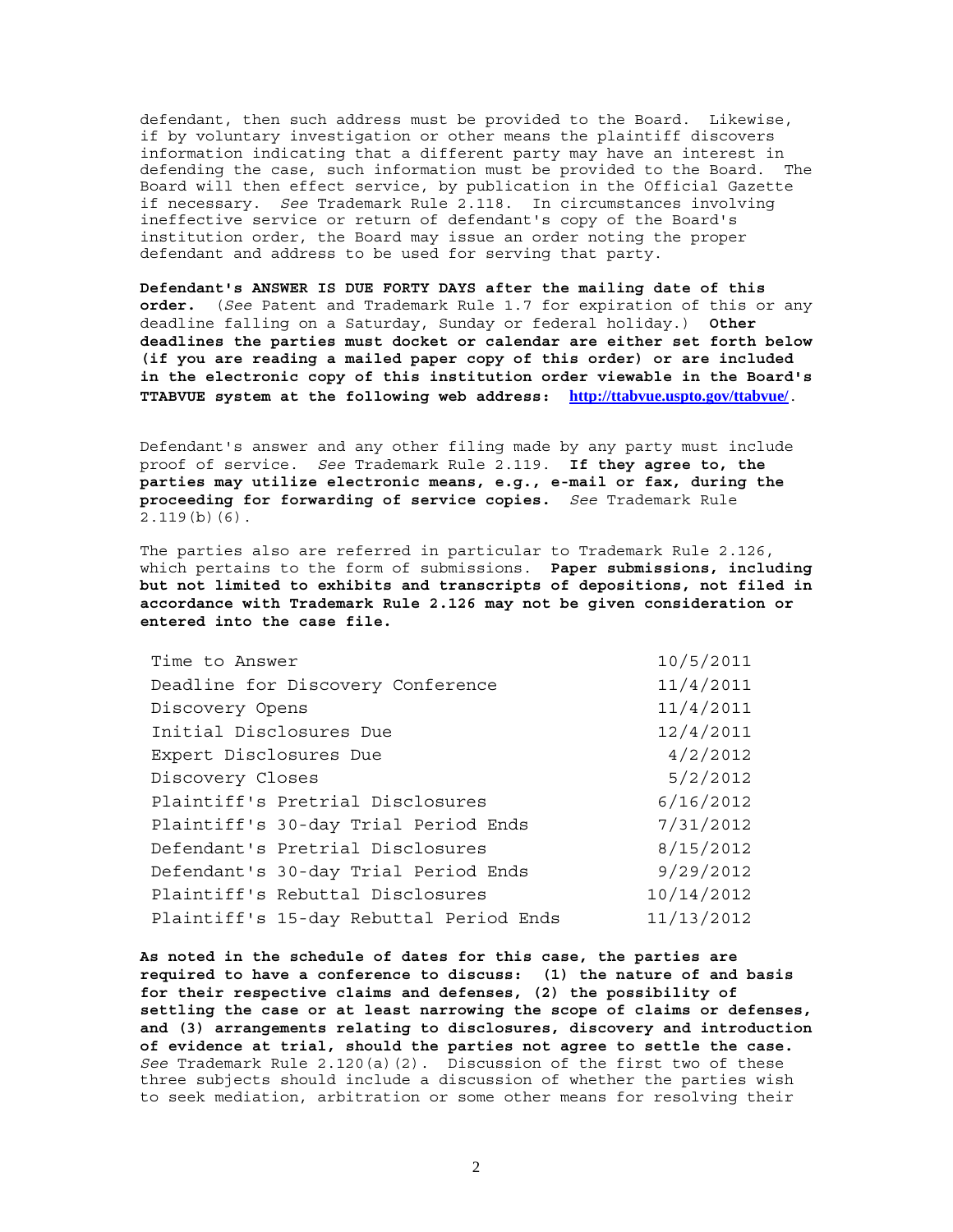dispute. Discussion of the third subject should include a discussion of whether the Board's Accelerated Case Resolution (ACR) process may be a more efficient and economical means of trying the involved claims and defenses. Information on the ACR process is available at the Board's main webpage. Finally, if the parties choose to proceed with the disclosure, discovery and trial procedures that govern this case and which are set out in the Trademark Rules and Federal Rules of Civil Procedure, then they must discuss whether to alter or amend any such procedures, and whether to alter or amend the Standard Protective Order (further discussed below). Discussion of alterations or amendments of otherwise prescribed procedures can include discussion of limitations on disclosures or discovery, willingness to enter into stipulations of fact, and willingness to enter into stipulations regarding more efficient options for introducing at trial information or material obtained through disclosures or discovery.

The parties are required to conference in person, by telephone, or by any other means on which they may agree. A Board interlocutory attorney or administrative trademark judge will participate in the conference, upon request of any party, provided that such participation is requested no later than ten (10) days prior to the deadline for the conference. *See* Trademark Rule 2.120(a)(2). The request for Board participation must be made through the Electronic System for Trademark Trials and Appeals (ESTTA) or by telephone call to the interlocutory attorney assigned to the case, whose name can be found by referencing the TTABVUE record for this case at **http://ttabvue.uspto.gov/ttabvue**/. The parties should contact the assigned interlocutory attorney or file a request for Board participation through ESTTA only after the parties have agreed on possible dates and times for their conference. Subsequent participation of a Board attorney or judge in the conference will be by telephone and the parties shall place the call at the agreed date and time, in the absence of other arrangements made with the assigned interlocutory attorney.

**The Board's Standard Protective Order is applicable to this case, but the parties may agree to supplement that standard order or substitute a protective agreement of their choosing, subject to approval by the Board.** The standard order is available for viewing at: **http://www.uspto.gov/trademarks/process/appeal/guidelines/stndagmnt.jsp**. Any party without access to the web may request a hard copy of the standard order from the Board. The standard order does not automatically protect a party's confidential information and its provisions must be utilized as needed by the parties. *See* Trademark Rule 2.116(g).

**Information about the discovery phase of the Board proceeding is available in chapter 400 of the TBMP. By virtue of amendments to the Trademark Rules effective November 1, 2007, the initial disclosures and expert disclosures scheduled during the discovery phase are required only in cases commenced on or after that date.** The TBMP has not yet been amended to include information on these disclosures and the parties are referred to the August 1, 2007 Notice of Final Rulemaking (72 Fed. Reg. 42242) posted on the Board's webpage. The deadlines for pretrial disclosures included in the trial phase of the schedule for this case also resulted from the referenced amendments to the Trademark Rules, and also are discussed in the Notice of Final Rulemaking.

**The parties must note that the Board allows them to utilize telephone conferences to discuss or resolve a wide range of interlocutory matters that may arise during this case.** In addition, the assigned